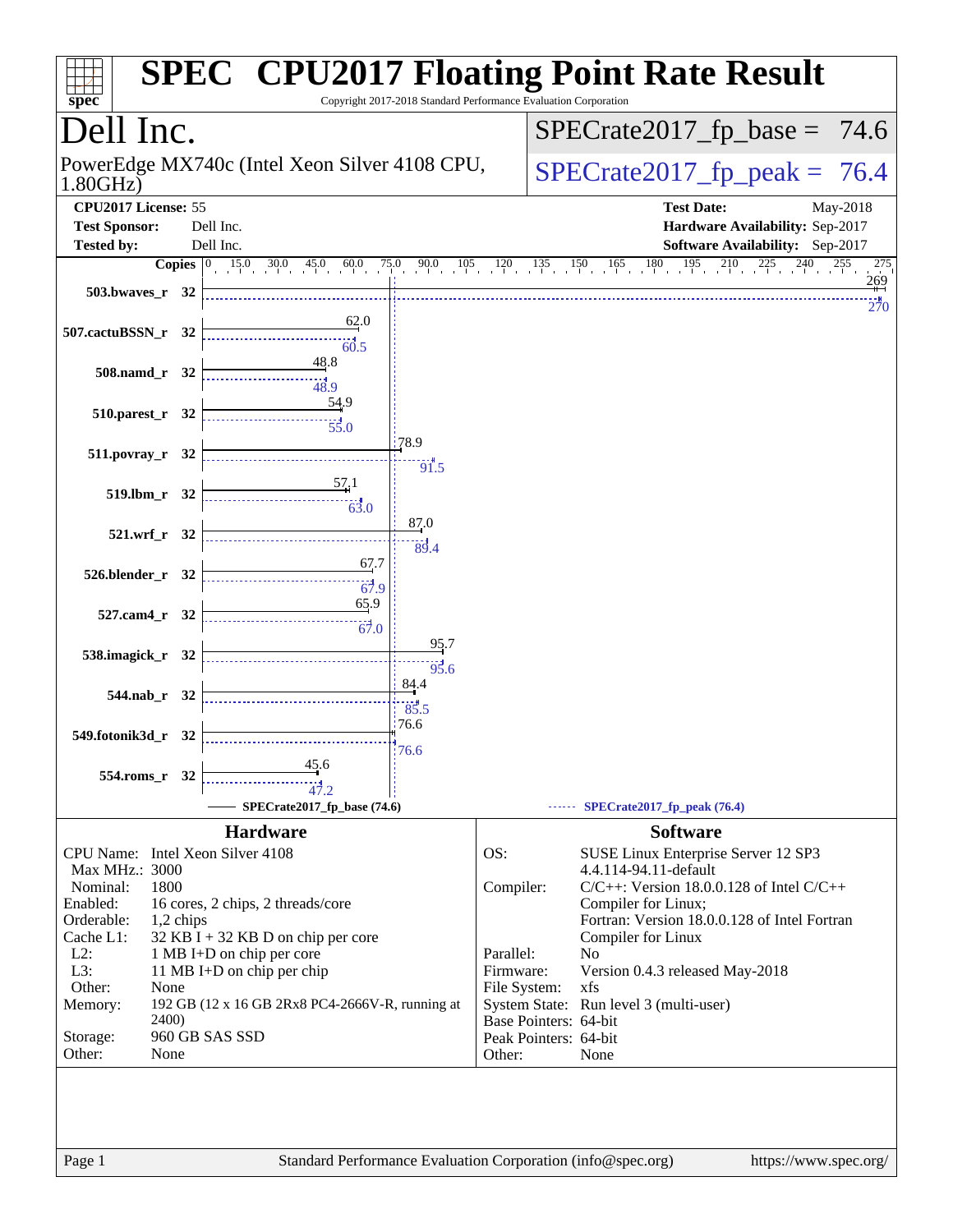

Copyright 2017-2018 Standard Performance Evaluation Corporation

## Dell Inc.

PowerEdge MX740c (Intel Xeon Silver 4108 CPU,  $\vert$  SPECrate 2017 fp peak = 76.4

 $SPECTate2017_fp\_base = 74.6$ 

#### 1.80GHz)

**[CPU2017 License:](http://www.spec.org/auto/cpu2017/Docs/result-fields.html#CPU2017License)** 55 **[Test Date:](http://www.spec.org/auto/cpu2017/Docs/result-fields.html#TestDate)** May-2018

**[Test Sponsor:](http://www.spec.org/auto/cpu2017/Docs/result-fields.html#TestSponsor)** Dell Inc. **[Hardware Availability:](http://www.spec.org/auto/cpu2017/Docs/result-fields.html#HardwareAvailability)** Sep-2017 **[Tested by:](http://www.spec.org/auto/cpu2017/Docs/result-fields.html#Testedby)** Dell Inc. **[Software Availability:](http://www.spec.org/auto/cpu2017/Docs/result-fields.html#SoftwareAvailability)** Sep-2017

### **[Results Table](http://www.spec.org/auto/cpu2017/Docs/result-fields.html#ResultsTable)**

|                          | <b>Base</b>   |                |       |                |       | <b>Peak</b>    |       |               |                |              |                |              |                |              |
|--------------------------|---------------|----------------|-------|----------------|-------|----------------|-------|---------------|----------------|--------------|----------------|--------------|----------------|--------------|
| <b>Benchmark</b>         | <b>Copies</b> | <b>Seconds</b> | Ratio | <b>Seconds</b> | Ratio | <b>Seconds</b> | Ratio | <b>Copies</b> | <b>Seconds</b> | <b>Ratio</b> | <b>Seconds</b> | <b>Ratio</b> | <b>Seconds</b> | <b>Ratio</b> |
| 503.bwayes r             | 32            | 1199           | 268   | 1180           | 272   | 1194           | 269   | 32            | 1187           | 270          | 1192           | 269          | 1190           | 270          |
| 507.cactuBSSN r          | 32            | 654            | 62.0  | 654            | 62.0  | 654            | 61.9  | 32            | 668            | 60.6         | 670            | 60.4         | 669            | 60.5         |
| $508$ .namd $r$          | 32            | 623            | 48.8  | 621            | 48.9  | 622            | 48.8  | 32            | 622            | 48.9         | 622            | 48.9         | 617            | 49.2         |
| 510.parest_r             | 32            | 1512           | 55.4  | 1526           | 54.9  | 1529           | 54.8  | 32            | 1521           | 55.0         | 1521           | 55.0         | 1524           | 54.9         |
| 511.povray_r             | 32            | 947            | 78.9  | 947            | 78.9  | 949            | 78.7  | 32            | 811            | 92.1         | 817            | 91.5         | 816            | 91.5         |
| 519.lbm r                | 32            | 576            | 58.6  | 592            | 56.9  | 591            | 57.1  | 32            | 533            | 63.3         | 538            | 62.7         | 535            | 63.0         |
| $521$ .wrf r             | 32            | 820            | 87.4  | 824            | 87.0  | 824            | 87.0  | 32            | 802            | 89.4         | 799            | 89.7         | 804            | 89.2         |
| 526.blender r            | 32            | 720            | 67.7  | 719            | 67.8  | 721            | 67.6  | 32            | 718            | 67.9         | 717            | 67.9         | 722            | 67.5         |
| 527.cam4 r               | 32            | 850            | 65.9  | 848            | 66.0  | 850            | 65.8  | 32            | 837            | 66.9         | 835            | 67.0         | 836            | 67.0         |
| 538.imagick_r            | 32            | 832            | 95.7  | 832            | 95.7  | 833            | 95.6  | 32            | 832            | 95.6         | 832            | 95.6         | 834            | 95.5         |
| $544$ .nab r             | 32            | 641            | 84.0  | 636            | 84.6  | 638            | 84.4  | 32            | 632            | 85.2         | 630            | 85.5         | 628            | 85.8         |
| 549.fotonik3d r          | 32            | 1649           | 75.6  | 1629           | 76.6  | 1628           | 76.6  | 32            | 1624           | 76.8         | 1628           | 76.6         | 1632           | 76.4         |
| $554$ .roms $r$          | 32            | 1102           | 46.1  | 1123           | 45.3  | <b>1114</b>    | 45.6  | 32            | 1080           | 47.1         | 1077           | 47.2         | 1076           | 47.3         |
| $SPECrate2017$ fp base = |               | 74.6           |       |                |       |                |       |               |                |              |                |              |                |              |

**[SPECrate2017\\_fp\\_peak =](http://www.spec.org/auto/cpu2017/Docs/result-fields.html#SPECrate2017fppeak) 76.4**

Results appear in the [order in which they were run.](http://www.spec.org/auto/cpu2017/Docs/result-fields.html#RunOrder) Bold underlined text [indicates a median measurement.](http://www.spec.org/auto/cpu2017/Docs/result-fields.html#Median)

#### **[Submit Notes](http://www.spec.org/auto/cpu2017/Docs/result-fields.html#SubmitNotes)**

 The numactl mechanism was used to bind copies to processors. The config file option 'submit' was used to generate numactl commands to bind each copy to a specific processor. For details, please see the config file.

### **[Operating System Notes](http://www.spec.org/auto/cpu2017/Docs/result-fields.html#OperatingSystemNotes)**

Stack size set to unlimited using "ulimit -s unlimited"

#### **[General Notes](http://www.spec.org/auto/cpu2017/Docs/result-fields.html#GeneralNotes)**

Environment variables set by runcpu before the start of the run: LD\_LIBRARY\_PATH = "/root/cpu2017/lib/ia32:/root/cpu2017/lib/intel64:/root/cpu2017/je5.0.1-32:/root/cpu2017/je5.0.1-64"

 Binaries compiled on a system with 1x Intel Core i7-4790 CPU + 32GB RAM memory using Redhat Enterprise Linux 7.4 Yes: The test sponsor attests, as of date of publication, that CVE-2017-5754 (Meltdown) is mitigated in the system as tested and documented. Yes: The test sponsor attests, as of date of publication, that CVE-2017-5753 (Spectre variant 1) is mitigated in the system as tested and documented. Yes: The test sponsor attests, as of date of publication, that CVE-2017-5715 (Spectre variant 2) is mitigated in the system as tested and documented. Transparent Huge Pages enabled by default Prior to runcpu invocation

**(Continued on next page)**

| Page 2 | Standard Performance Evaluation Corporation (info@spec.org) | https://www.spec.org/ |
|--------|-------------------------------------------------------------|-----------------------|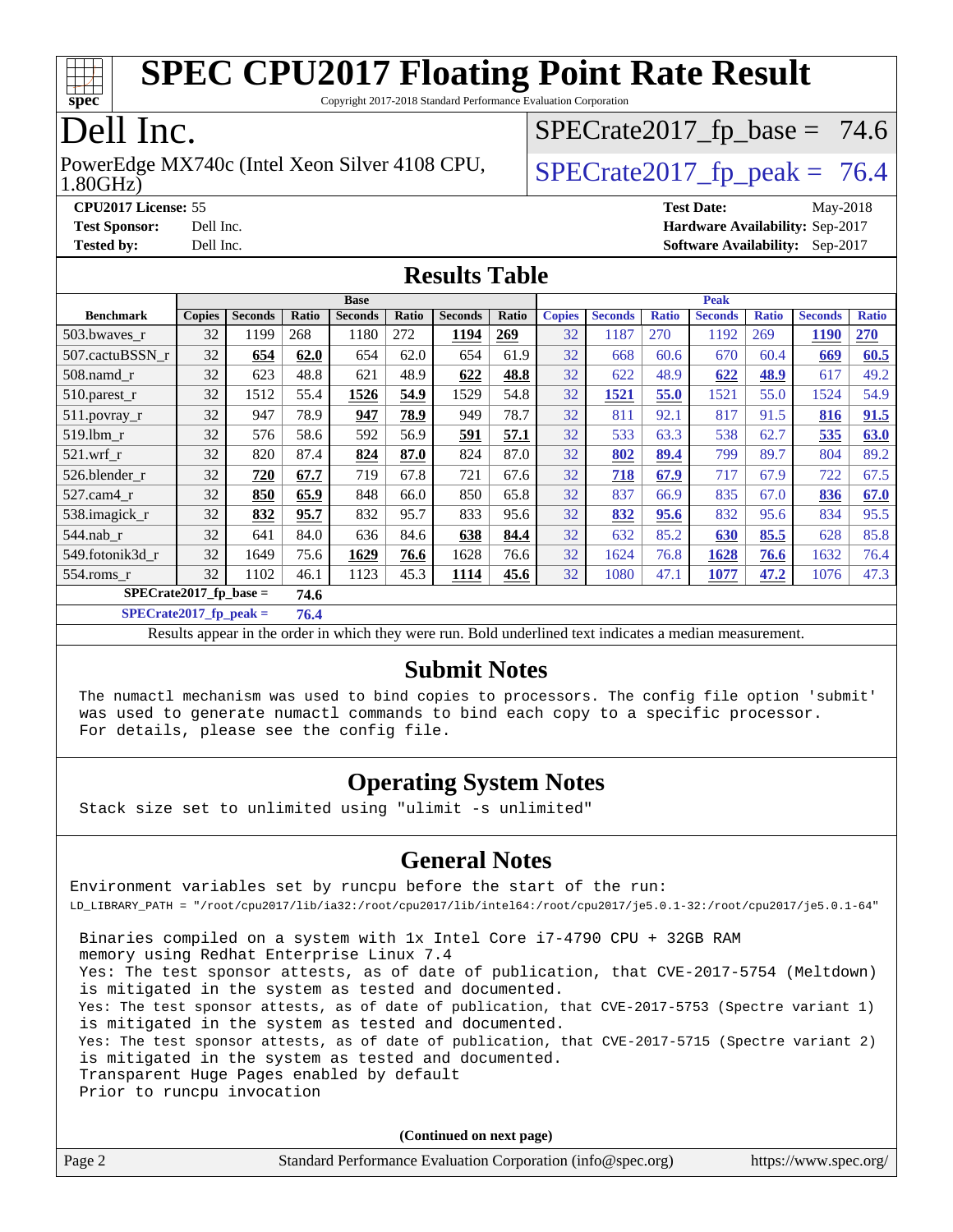

Copyright 2017-2018 Standard Performance Evaluation Corporation

### Dell Inc.

1.80GHz) PowerEdge MX740c (Intel Xeon Silver 4108 CPU,  $\vert$  SPECrate 2017 fp peak = 76.4

 $SPECTate2017_fp\_base = 74.6$ 

**[CPU2017 License:](http://www.spec.org/auto/cpu2017/Docs/result-fields.html#CPU2017License)** 55 **[Test Date:](http://www.spec.org/auto/cpu2017/Docs/result-fields.html#TestDate)** May-2018 **[Test Sponsor:](http://www.spec.org/auto/cpu2017/Docs/result-fields.html#TestSponsor)** Dell Inc. **[Hardware Availability:](http://www.spec.org/auto/cpu2017/Docs/result-fields.html#HardwareAvailability)** Sep-2017 **[Tested by:](http://www.spec.org/auto/cpu2017/Docs/result-fields.html#Testedby)** Dell Inc. **[Software Availability:](http://www.spec.org/auto/cpu2017/Docs/result-fields.html#SoftwareAvailability)** Sep-2017

#### **[General Notes \(Continued\)](http://www.spec.org/auto/cpu2017/Docs/result-fields.html#GeneralNotes)**

 Filesystem page cache synced and cleared with: sync; echo 3> /proc/sys/vm/drop\_caches runcpu command invoked through numactl i.e.: numactl --interleave=all runcpu <etc>

#### **[Platform Notes](http://www.spec.org/auto/cpu2017/Docs/result-fields.html#PlatformNotes)**

Page 3 Standard Performance Evaluation Corporation [\(info@spec.org\)](mailto:info@spec.org) <https://www.spec.org/> BIOS settings: Sub NUMA Cluster Disabled Virtualization Technology Disabled System Profile set to Custom CPU Performance set to Maximum Performance C States set to Autonomous C1E Disabled Uncore Frequency set to Dynamic Energy Efficiency Policy set to Performance Memory Patrol Scrub Disabled Logical Processor Enabled CPU Interconnect Bus Link Power Management Disabled PCI ASPM L1 Link Power Management Disabled Sysinfo program /root/cpu2017/bin/sysinfo Rev: r5797 of 2017-06-14 96c45e4568ad54c135fd618bcc091c0f running on linux-kuth Sat May 26 08:15:55 2018 SUT (System Under Test) info as seen by some common utilities. For more information on this section, see <https://www.spec.org/cpu2017/Docs/config.html#sysinfo> From /proc/cpuinfo model name : Intel(R) Xeon(R) Silver 4108 CPU @ 1.80GHz 2 "physical id"s (chips) 32 "processors" cores, siblings (Caution: counting these is hw and system dependent. The following excerpts from /proc/cpuinfo might not be reliable. Use with caution.) cpu cores : 8 siblings : 16 physical 0: cores 0 1 2 3 4 5 6 7 physical 1: cores 0 1 2 3 4 5 6 7 From lscpu: Architecture: x86\_64 CPU op-mode(s): 32-bit, 64-bit Byte Order: Little Endian  $CPU(s):$  32 On-line CPU(s) list: 0-31 Thread(s) per core: 2 **(Continued on next page)**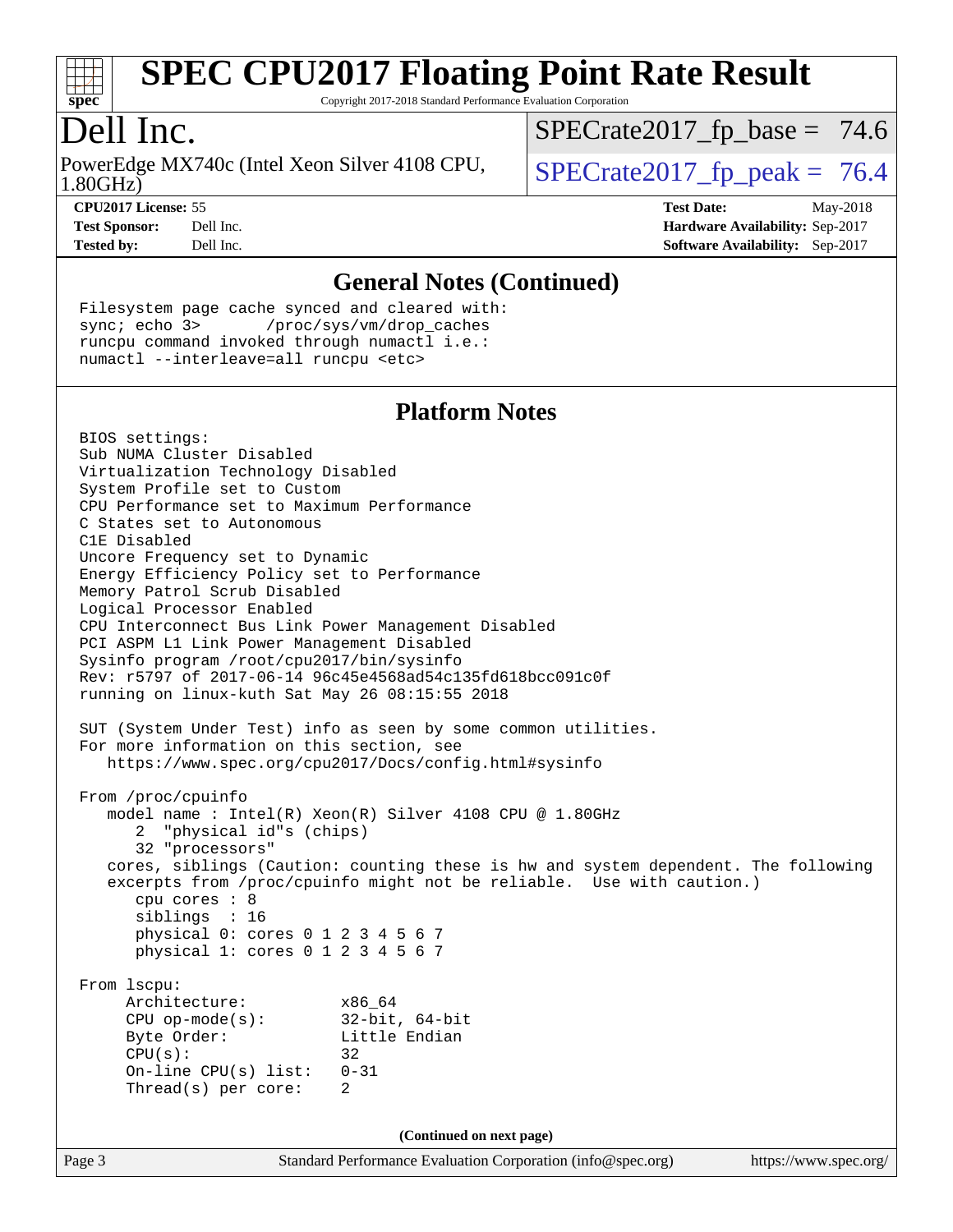

Copyright 2017-2018 Standard Performance Evaluation Corporation

## Dell Inc.

1.80GHz) PowerEdge MX740c (Intel Xeon Silver 4108 CPU,  $\big|$  [SPECrate2017\\_fp\\_peak =](http://www.spec.org/auto/cpu2017/Docs/result-fields.html#SPECrate2017fppeak) 76.4

 $SPECrate2017_fp\_base = 74.6$ 

**[CPU2017 License:](http://www.spec.org/auto/cpu2017/Docs/result-fields.html#CPU2017License)** 55 **[Test Date:](http://www.spec.org/auto/cpu2017/Docs/result-fields.html#TestDate)** May-2018

**[Test Sponsor:](http://www.spec.org/auto/cpu2017/Docs/result-fields.html#TestSponsor)** Dell Inc. **[Hardware Availability:](http://www.spec.org/auto/cpu2017/Docs/result-fields.html#HardwareAvailability)** Sep-2017 **[Tested by:](http://www.spec.org/auto/cpu2017/Docs/result-fields.html#Testedby)** Dell Inc. **[Software Availability:](http://www.spec.org/auto/cpu2017/Docs/result-fields.html#SoftwareAvailability)** Sep-2017

#### **[Platform Notes \(Continued\)](http://www.spec.org/auto/cpu2017/Docs/result-fields.html#PlatformNotes)**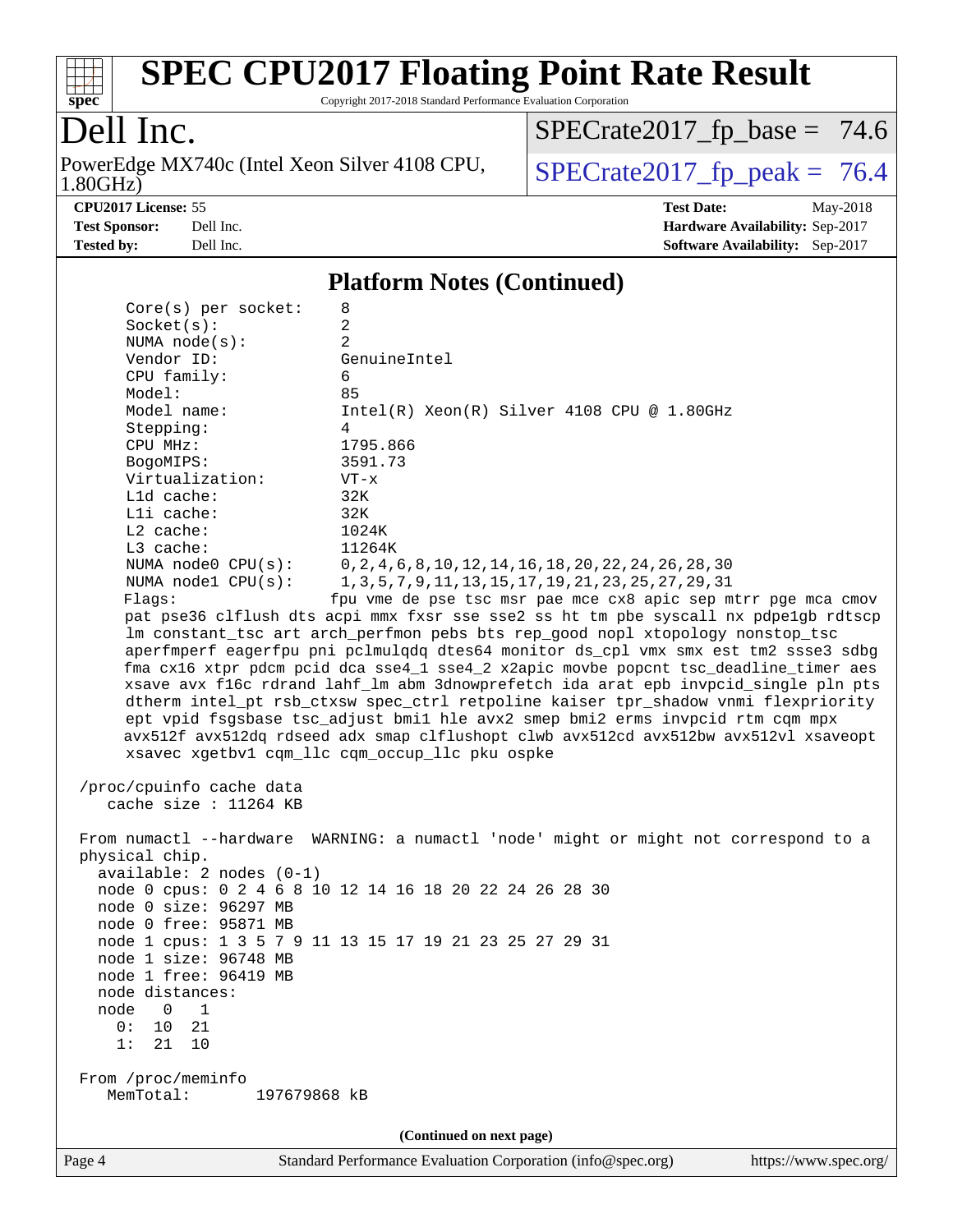

Copyright 2017-2018 Standard Performance Evaluation Corporation

### Dell Inc.

1.80GHz) PowerEdge MX740c (Intel Xeon Silver 4108 CPU,  $\big|$  SPECrate 2017 fp peak = 76.4

 $SPECTate2017_fp\_base = 74.6$ 

**[Tested by:](http://www.spec.org/auto/cpu2017/Docs/result-fields.html#Testedby)** Dell Inc. **[Software Availability:](http://www.spec.org/auto/cpu2017/Docs/result-fields.html#SoftwareAvailability)** Sep-2017

**[CPU2017 License:](http://www.spec.org/auto/cpu2017/Docs/result-fields.html#CPU2017License)** 55 **[Test Date:](http://www.spec.org/auto/cpu2017/Docs/result-fields.html#TestDate)** May-2018 **[Test Sponsor:](http://www.spec.org/auto/cpu2017/Docs/result-fields.html#TestSponsor)** Dell Inc. **[Hardware Availability:](http://www.spec.org/auto/cpu2017/Docs/result-fields.html#HardwareAvailability)** Sep-2017

#### **[Platform Notes \(Continued\)](http://www.spec.org/auto/cpu2017/Docs/result-fields.html#PlatformNotes)**

HugePages Total: 0 Hugepagesize: 2048 kB /usr/bin/lsb\_release -d SUSE Linux Enterprise Server 12 SP3 From /etc/\*release\* /etc/\*version\* SuSE-release: SUSE Linux Enterprise Server 12 (x86\_64) VERSION = 12 PATCHLEVEL = 3 # This file is deprecated and will be removed in a future service pack or release. # Please check /etc/os-release for details about this release. os-release: NAME="SLES" VERSION="12-SP3" VERSION\_ID="12.3" PRETTY\_NAME="SUSE Linux Enterprise Server 12 SP3" ID="sles" ANSI\_COLOR="0;32" CPE\_NAME="cpe:/o:suse:sles:12:sp3" uname -a: Linux linux-kuth 4.4.114-94.11-default #1 SMP Thu Feb 1 19:28:26 UTC 2018 (4309ff9) x86\_64 x86\_64 x86\_64 GNU/Linux run-level 3 May 25 19:46 SPEC is set to: /root/cpu2017 Filesystem Type Size Used Avail Use% Mounted on /dev/sda2 xfs 890G 18G 873G 2% / Additional information from dmidecode follows. WARNING: Use caution when you interpret this section. The 'dmidecode' program reads system data which is "intended to allow hardware to be accurately determined", but the intent may not be met, as there are frequent changes to hardware, firmware, and the "DMTF SMBIOS" standard. BIOS Dell Inc. 0.4.3 05/15/2018 Memory: 12x 00AD063200AD HMA82GR7AFR8N-VK 16 GB 2 rank 2666, configured at 2400 12x Not Specified Not Specified (End of data from sysinfo program)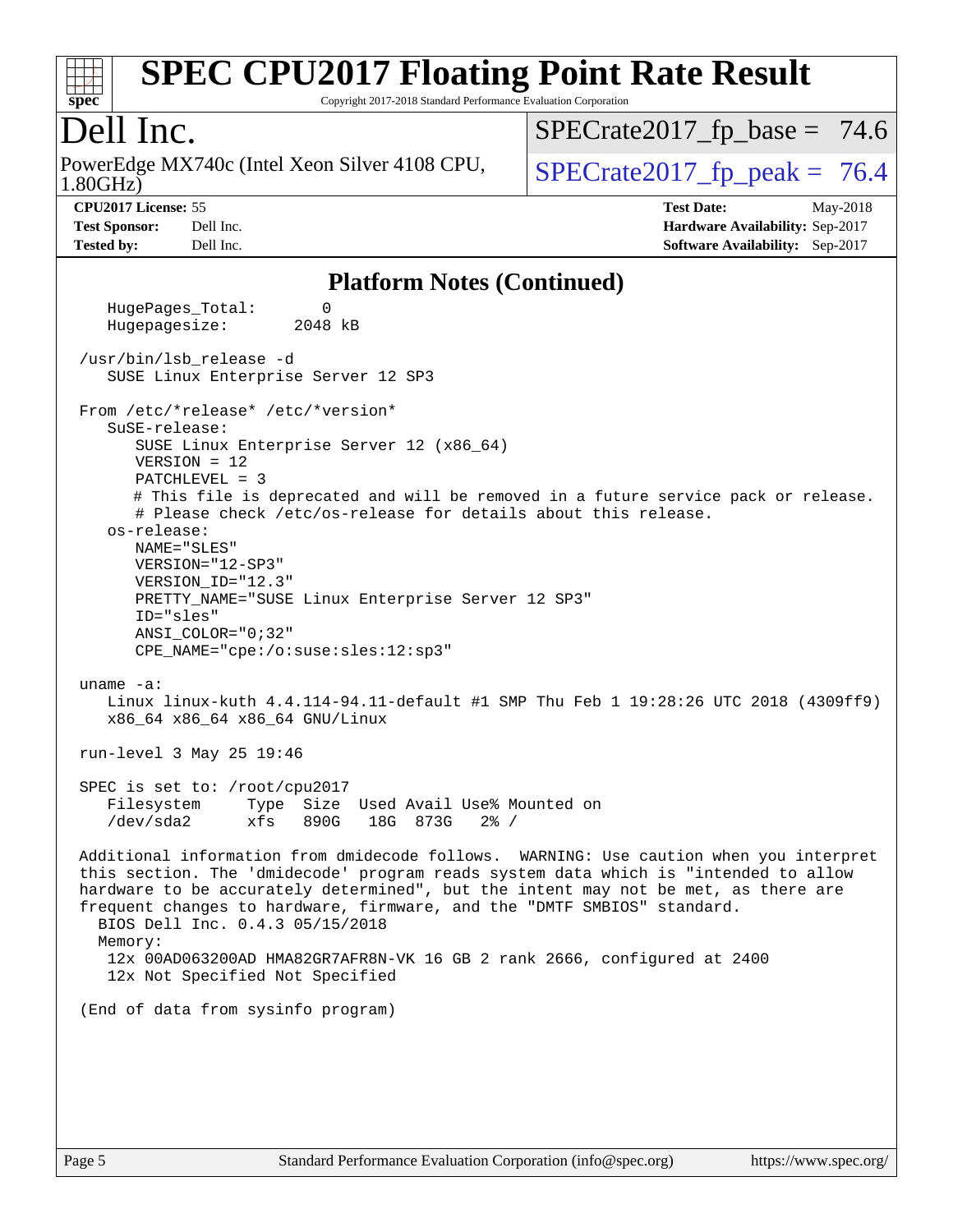

Copyright 2017-2018 Standard Performance Evaluation Corporation

Dell Inc.<br>PowerEdge MX740c (Intel Xeon Silver 4108 CPU, 1.80GHz)

 $SPECrate2017_fp\_peak = 76.4$  $SPECrate2017_fp\_base = 74.6$ 

**[Tested by:](http://www.spec.org/auto/cpu2017/Docs/result-fields.html#Testedby)** Dell Inc. **[Software Availability:](http://www.spec.org/auto/cpu2017/Docs/result-fields.html#SoftwareAvailability)** Sep-2017

**[CPU2017 License:](http://www.spec.org/auto/cpu2017/Docs/result-fields.html#CPU2017License)** 55 **[Test Date:](http://www.spec.org/auto/cpu2017/Docs/result-fields.html#TestDate)** May-2018 **[Test Sponsor:](http://www.spec.org/auto/cpu2017/Docs/result-fields.html#TestSponsor)** Dell Inc. **[Hardware Availability:](http://www.spec.org/auto/cpu2017/Docs/result-fields.html#HardwareAvailability)** Sep-2017

### **[Compiler Version Notes](http://www.spec.org/auto/cpu2017/Docs/result-fields.html#CompilerVersionNotes)**

| Page 6                                                  |                                                                 | Standard Performance Evaluation Corporation (info@spec.org) | https://www.spec.org/ |
|---------------------------------------------------------|-----------------------------------------------------------------|-------------------------------------------------------------|-----------------------|
|                                                         |                                                                 | (Continued on next page)                                    |                       |
|                                                         |                                                                 |                                                             |                       |
| icc (ICC) 18.0.0 20170811                               | Copyright (C) 1985-2017 Intel Corporation. All rights reserved. |                                                             |                       |
| icpc (ICC) 18.0.0 20170811                              | Copyright (C) 1985-2017 Intel Corporation. All rights reserved. | --------------------------------------                      |                       |
| CC.                                                     | 511.povray_r(peak) 526.blender_r(peak)                          |                                                             |                       |
|                                                         | Copyright (C) 1985-2017 Intel Corporation. All rights reserved. |                                                             |                       |
| icpc (ICC) 18.0.0 20170811<br>icc (ICC) 18.0.0 20170811 | Copyright (C) 1985-2017 Intel Corporation. All rights reserved. |                                                             |                       |
| CC.                                                     | 511.povray_r(base) 526.blender_r(base)                          |                                                             |                       |
| icpc (ICC) 18.0.0 20170811                              | Copyright (C) 1985-2017 Intel Corporation. All rights reserved. |                                                             |                       |
|                                                         | CXXC 508.namd_r(peak) 510.parest_r(peak)                        |                                                             |                       |
|                                                         | Copyright (C) 1985-2017 Intel Corporation. All rights reserved. |                                                             |                       |
| icpc (ICC) 18.0.0 20170811                              |                                                                 |                                                             |                       |
|                                                         | CXXC 508.namd_r(base) 510.parest_r(base)                        |                                                             |                       |
| icc (ICC) 18.0.0 20170811                               | Copyright (C) 1985-2017 Intel Corporation. All rights reserved. |                                                             |                       |
| CC.                                                     | $519.1bm_r(peak) 544.nab_r(peak)$                               |                                                             |                       |
| icc (ICC) 18.0.0 20170811                               | Copyright (C) 1985-2017 Intel Corporation. All rights reserved. |                                                             |                       |
| CC.                                                     | 519.1bm_r(base) 538.imagick_r(base, peak) 544.nab_r(base)       |                                                             |                       |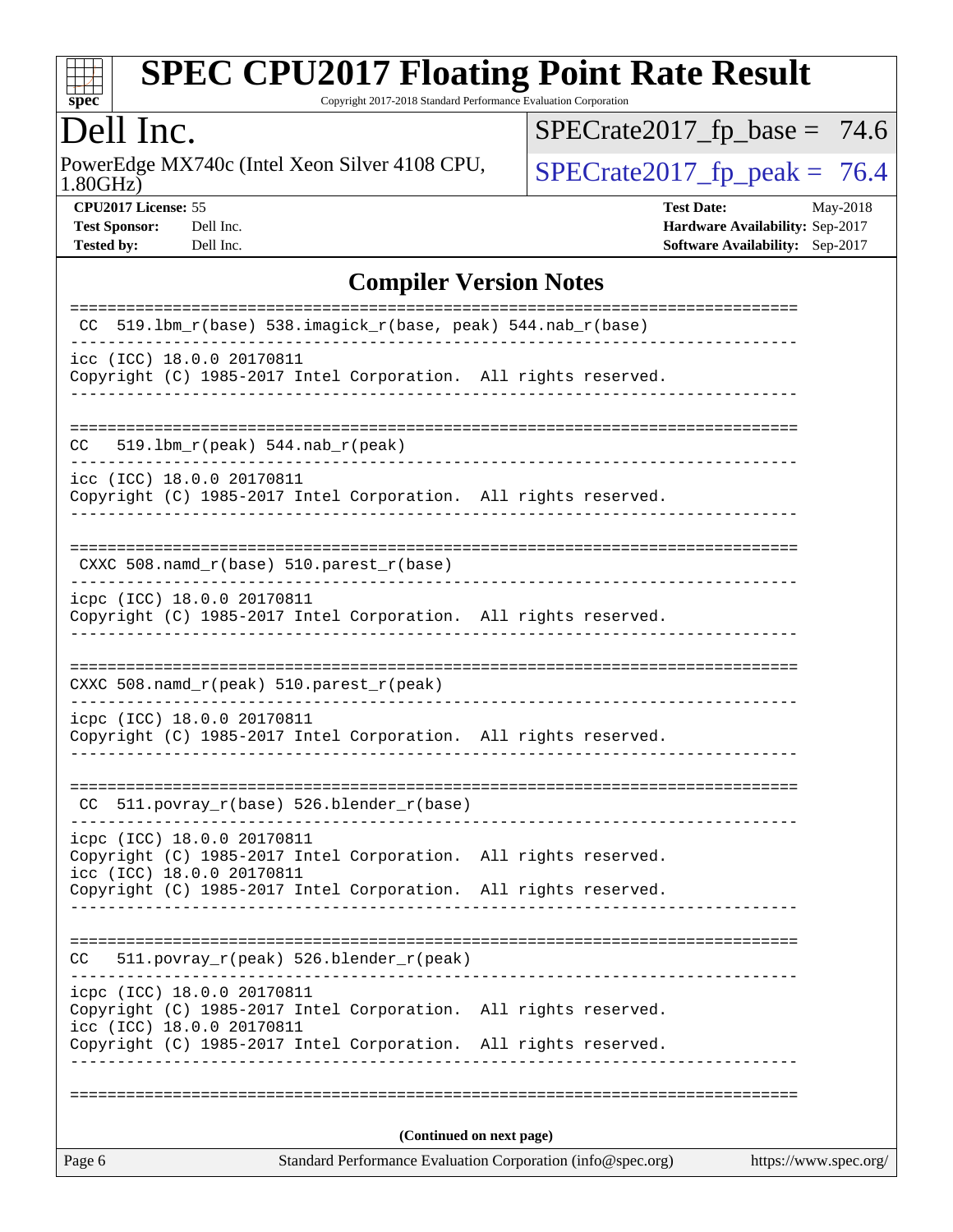

Copyright 2017-2018 Standard Performance Evaluation Corporation

## Dell Inc.

1.80GHz) PowerEdge MX740c (Intel Xeon Silver 4108 CPU,  $\big|$  [SPECrate2017\\_fp\\_peak =](http://www.spec.org/auto/cpu2017/Docs/result-fields.html#SPECrate2017fppeak) 76.4

 $SPECrate2017_fp\_base = 74.6$ 

**[CPU2017 License:](http://www.spec.org/auto/cpu2017/Docs/result-fields.html#CPU2017License)** 55 **[Test Date:](http://www.spec.org/auto/cpu2017/Docs/result-fields.html#TestDate)** May-2018 **[Test Sponsor:](http://www.spec.org/auto/cpu2017/Docs/result-fields.html#TestSponsor)** Dell Inc. **[Hardware Availability:](http://www.spec.org/auto/cpu2017/Docs/result-fields.html#HardwareAvailability)** Sep-2017 **[Tested by:](http://www.spec.org/auto/cpu2017/Docs/result-fields.html#Testedby)** Dell Inc. **[Software Availability:](http://www.spec.org/auto/cpu2017/Docs/result-fields.html#SoftwareAvailability)** Sep-2017

#### **[Compiler Version Notes \(Continued\)](http://www.spec.org/auto/cpu2017/Docs/result-fields.html#CompilerVersionNotes)**

| FC 507.cactuBSSN_r(base)                                                                                                      |                         |                                                                          |
|-------------------------------------------------------------------------------------------------------------------------------|-------------------------|--------------------------------------------------------------------------|
| icpc (ICC) 18.0.0 20170811<br>Copyright (C) 1985-2017 Intel Corporation. All rights reserved.<br>icc (ICC) 18.0.0 20170811    |                         |                                                                          |
| Copyright (C) 1985-2017 Intel Corporation. All rights reserved.<br>ifort (IFORT) 18.0.0 20170811                              |                         |                                                                          |
| Copyright (C) 1985-2017 Intel Corporation. All rights reserved.                                                               |                         |                                                                          |
|                                                                                                                               |                         |                                                                          |
| FC 507.cactuBSSN_r(peak)<br>-----                                                                                             |                         |                                                                          |
| icpc (ICC) 18.0.0 20170811<br>Copyright (C) 1985-2017 Intel Corporation. All rights reserved.<br>icc (ICC) 18.0.0 20170811    |                         |                                                                          |
| Copyright (C) 1985-2017 Intel Corporation. All rights reserved.<br>ifort (IFORT) 18.0.0 20170811                              |                         |                                                                          |
| Copyright (C) 1985-2017 Intel Corporation. All rights reserved.                                                               | _______________________ |                                                                          |
|                                                                                                                               |                         |                                                                          |
|                                                                                                                               |                         | FC 503.bwaves_r(base, peak) 549.fotonik3d_r(base, peak) 554.roms_r(base) |
| ifort (IFORT) 18.0.0 20170811<br>Copyright (C) 1985-2017 Intel Corporation. All rights reserved.                              |                         |                                                                          |
| $FC 554.rows_r (peak)$                                                                                                        |                         |                                                                          |
|                                                                                                                               |                         |                                                                          |
| ifort (IFORT) 18.0.0 20170811<br>Copyright (C) 1985-2017 Intel Corporation. All rights reserved.                              |                         |                                                                          |
|                                                                                                                               |                         |                                                                          |
| $CC$ 521.wrf_r(base) 527.cam4_r(base)                                                                                         |                         |                                                                          |
| ifort (IFORT) 18.0.0 20170811<br>Copyright (C) 1985-2017 Intel Corporation. All rights reserved.<br>icc (ICC) 18.0.0 20170811 |                         |                                                                          |
| Copyright (C) 1985-2017 Intel Corporation. All rights reserved.                                                               |                         |                                                                          |
|                                                                                                                               |                         |                                                                          |
| CC<br>$521.wrf_r(peak) 527.camf_r(peak)$                                                                                      |                         |                                                                          |
|                                                                                                                               |                         |                                                                          |
|                                                                                                                               |                         | (Continued on next page)                                                 |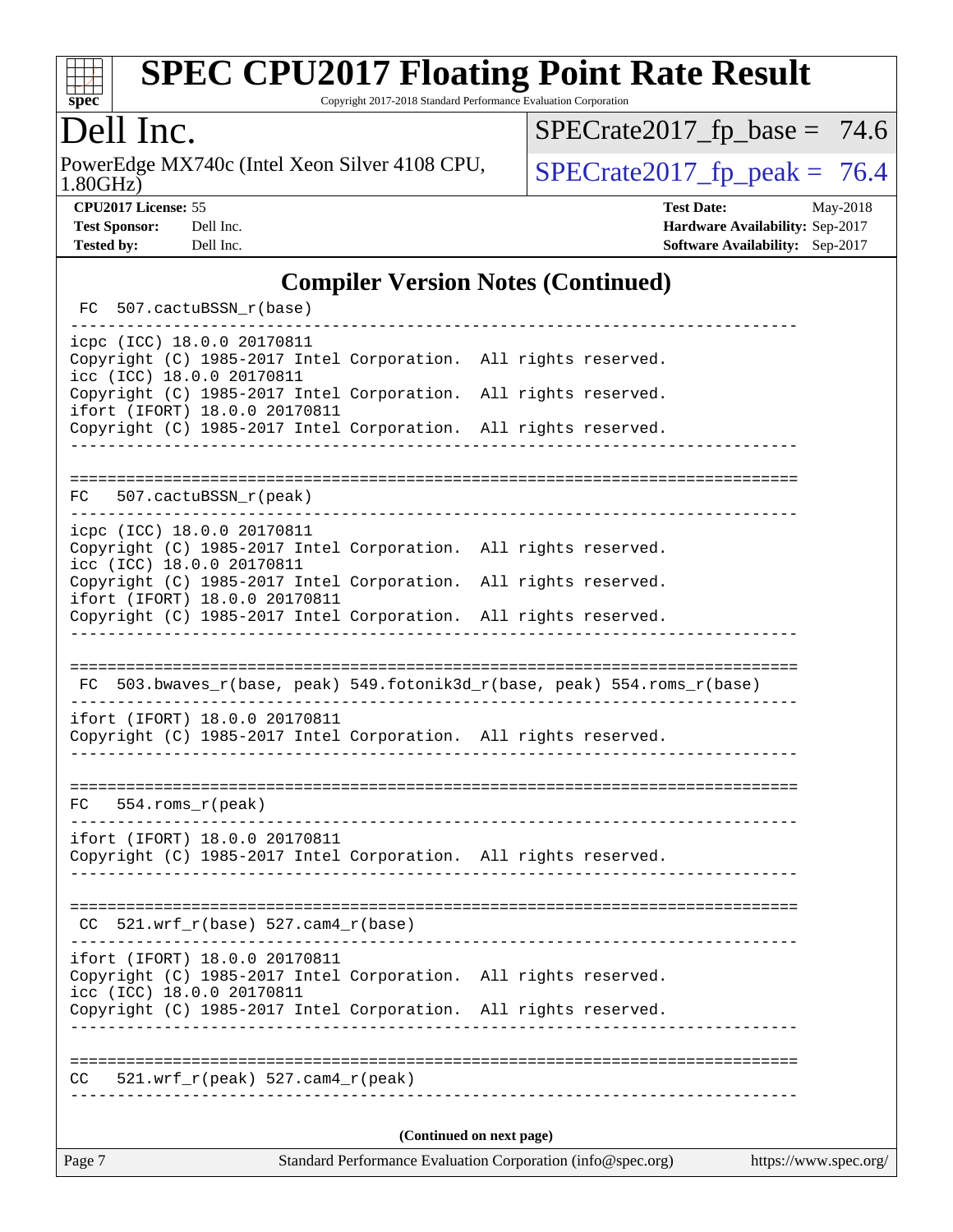

Copyright 2017-2018 Standard Performance Evaluation Corporation

### Dell Inc.

1.80GHz) PowerEdge MX740c (Intel Xeon Silver 4108 CPU,  $\big|$  SPECrate 2017 fp peak = 76.4

 $SPECTate2017_fp\_base = 74.6$ 

**[CPU2017 License:](http://www.spec.org/auto/cpu2017/Docs/result-fields.html#CPU2017License)** 55 **[Test Date:](http://www.spec.org/auto/cpu2017/Docs/result-fields.html#TestDate)** May-2018 **[Test Sponsor:](http://www.spec.org/auto/cpu2017/Docs/result-fields.html#TestSponsor)** Dell Inc. **[Hardware Availability:](http://www.spec.org/auto/cpu2017/Docs/result-fields.html#HardwareAvailability)** Sep-2017 **[Tested by:](http://www.spec.org/auto/cpu2017/Docs/result-fields.html#Testedby)** Dell Inc. **[Software Availability:](http://www.spec.org/auto/cpu2017/Docs/result-fields.html#SoftwareAvailability)** Sep-2017

#### **[Compiler Version Notes \(Continued\)](http://www.spec.org/auto/cpu2017/Docs/result-fields.html#CompilerVersionNotes)**

ifort (IFORT) 18.0.0 20170811 Copyright (C) 1985-2017 Intel Corporation. All rights reserved. icc (ICC) 18.0.0 20170811 Copyright (C) 1985-2017 Intel Corporation. All rights reserved. ------------------------------------------------------------------------------

### **[Base Compiler Invocation](http://www.spec.org/auto/cpu2017/Docs/result-fields.html#BaseCompilerInvocation)**

[C benchmarks](http://www.spec.org/auto/cpu2017/Docs/result-fields.html#Cbenchmarks):  $i$ cc

[C++ benchmarks:](http://www.spec.org/auto/cpu2017/Docs/result-fields.html#CXXbenchmarks) [icpc](http://www.spec.org/cpu2017/results/res2018q3/cpu2017-20180820-08543.flags.html#user_CXXbase_intel_icpc_18.0_c510b6838c7f56d33e37e94d029a35b4a7bccf4766a728ee175e80a419847e808290a9b78be685c44ab727ea267ec2f070ec5dc83b407c0218cded6866a35d07)

[Fortran benchmarks](http://www.spec.org/auto/cpu2017/Docs/result-fields.html#Fortranbenchmarks): [ifort](http://www.spec.org/cpu2017/results/res2018q3/cpu2017-20180820-08543.flags.html#user_FCbase_intel_ifort_18.0_8111460550e3ca792625aed983ce982f94888b8b503583aa7ba2b8303487b4d8a21a13e7191a45c5fd58ff318f48f9492884d4413fa793fd88dd292cad7027ca)

[Benchmarks using both Fortran and C](http://www.spec.org/auto/cpu2017/Docs/result-fields.html#BenchmarksusingbothFortranandC): [ifort](http://www.spec.org/cpu2017/results/res2018q3/cpu2017-20180820-08543.flags.html#user_CC_FCbase_intel_ifort_18.0_8111460550e3ca792625aed983ce982f94888b8b503583aa7ba2b8303487b4d8a21a13e7191a45c5fd58ff318f48f9492884d4413fa793fd88dd292cad7027ca) [icc](http://www.spec.org/cpu2017/results/res2018q3/cpu2017-20180820-08543.flags.html#user_CC_FCbase_intel_icc_18.0_66fc1ee009f7361af1fbd72ca7dcefbb700085f36577c54f309893dd4ec40d12360134090235512931783d35fd58c0460139e722d5067c5574d8eaf2b3e37e92)

[Benchmarks using both C and C++](http://www.spec.org/auto/cpu2017/Docs/result-fields.html#BenchmarksusingbothCandCXX): [icpc](http://www.spec.org/cpu2017/results/res2018q3/cpu2017-20180820-08543.flags.html#user_CC_CXXbase_intel_icpc_18.0_c510b6838c7f56d33e37e94d029a35b4a7bccf4766a728ee175e80a419847e808290a9b78be685c44ab727ea267ec2f070ec5dc83b407c0218cded6866a35d07) [icc](http://www.spec.org/cpu2017/results/res2018q3/cpu2017-20180820-08543.flags.html#user_CC_CXXbase_intel_icc_18.0_66fc1ee009f7361af1fbd72ca7dcefbb700085f36577c54f309893dd4ec40d12360134090235512931783d35fd58c0460139e722d5067c5574d8eaf2b3e37e92)

[Benchmarks using Fortran, C, and C++:](http://www.spec.org/auto/cpu2017/Docs/result-fields.html#BenchmarksusingFortranCandCXX) [icpc](http://www.spec.org/cpu2017/results/res2018q3/cpu2017-20180820-08543.flags.html#user_CC_CXX_FCbase_intel_icpc_18.0_c510b6838c7f56d33e37e94d029a35b4a7bccf4766a728ee175e80a419847e808290a9b78be685c44ab727ea267ec2f070ec5dc83b407c0218cded6866a35d07) [icc](http://www.spec.org/cpu2017/results/res2018q3/cpu2017-20180820-08543.flags.html#user_CC_CXX_FCbase_intel_icc_18.0_66fc1ee009f7361af1fbd72ca7dcefbb700085f36577c54f309893dd4ec40d12360134090235512931783d35fd58c0460139e722d5067c5574d8eaf2b3e37e92) [ifort](http://www.spec.org/cpu2017/results/res2018q3/cpu2017-20180820-08543.flags.html#user_CC_CXX_FCbase_intel_ifort_18.0_8111460550e3ca792625aed983ce982f94888b8b503583aa7ba2b8303487b4d8a21a13e7191a45c5fd58ff318f48f9492884d4413fa793fd88dd292cad7027ca)

### **[Base Portability Flags](http://www.spec.org/auto/cpu2017/Docs/result-fields.html#BasePortabilityFlags)**

 503.bwaves\_r: [-DSPEC\\_LP64](http://www.spec.org/cpu2017/results/res2018q3/cpu2017-20180820-08543.flags.html#suite_basePORTABILITY503_bwaves_r_DSPEC_LP64) 507.cactuBSSN\_r: [-DSPEC\\_LP64](http://www.spec.org/cpu2017/results/res2018q3/cpu2017-20180820-08543.flags.html#suite_basePORTABILITY507_cactuBSSN_r_DSPEC_LP64) 508.namd\_r: [-DSPEC\\_LP64](http://www.spec.org/cpu2017/results/res2018q3/cpu2017-20180820-08543.flags.html#suite_basePORTABILITY508_namd_r_DSPEC_LP64) 510.parest\_r: [-DSPEC\\_LP64](http://www.spec.org/cpu2017/results/res2018q3/cpu2017-20180820-08543.flags.html#suite_basePORTABILITY510_parest_r_DSPEC_LP64) 511.povray\_r: [-DSPEC\\_LP64](http://www.spec.org/cpu2017/results/res2018q3/cpu2017-20180820-08543.flags.html#suite_basePORTABILITY511_povray_r_DSPEC_LP64) 519.lbm\_r: [-DSPEC\\_LP64](http://www.spec.org/cpu2017/results/res2018q3/cpu2017-20180820-08543.flags.html#suite_basePORTABILITY519_lbm_r_DSPEC_LP64) 521.wrf\_r: [-DSPEC\\_LP64](http://www.spec.org/cpu2017/results/res2018q3/cpu2017-20180820-08543.flags.html#suite_basePORTABILITY521_wrf_r_DSPEC_LP64) [-DSPEC\\_CASE\\_FLAG](http://www.spec.org/cpu2017/results/res2018q3/cpu2017-20180820-08543.flags.html#b521.wrf_r_baseCPORTABILITY_DSPEC_CASE_FLAG) [-convert big\\_endian](http://www.spec.org/cpu2017/results/res2018q3/cpu2017-20180820-08543.flags.html#user_baseFPORTABILITY521_wrf_r_convert_big_endian_c3194028bc08c63ac5d04de18c48ce6d347e4e562e8892b8bdbdc0214820426deb8554edfa529a3fb25a586e65a3d812c835984020483e7e73212c4d31a38223) 526.blender\_r: [-DSPEC\\_LP64](http://www.spec.org/cpu2017/results/res2018q3/cpu2017-20180820-08543.flags.html#suite_basePORTABILITY526_blender_r_DSPEC_LP64) [-DSPEC\\_LINUX](http://www.spec.org/cpu2017/results/res2018q3/cpu2017-20180820-08543.flags.html#b526.blender_r_baseCPORTABILITY_DSPEC_LINUX) [-funsigned-char](http://www.spec.org/cpu2017/results/res2018q3/cpu2017-20180820-08543.flags.html#user_baseCPORTABILITY526_blender_r_force_uchar_40c60f00ab013830e2dd6774aeded3ff59883ba5a1fc5fc14077f794d777847726e2a5858cbc7672e36e1b067e7e5c1d9a74f7176df07886a243d7cc18edfe67) 527.cam4\_r: [-DSPEC\\_LP64](http://www.spec.org/cpu2017/results/res2018q3/cpu2017-20180820-08543.flags.html#suite_basePORTABILITY527_cam4_r_DSPEC_LP64) [-DSPEC\\_CASE\\_FLAG](http://www.spec.org/cpu2017/results/res2018q3/cpu2017-20180820-08543.flags.html#b527.cam4_r_baseCPORTABILITY_DSPEC_CASE_FLAG) 538.imagick\_r: [-DSPEC\\_LP64](http://www.spec.org/cpu2017/results/res2018q3/cpu2017-20180820-08543.flags.html#suite_basePORTABILITY538_imagick_r_DSPEC_LP64) 544.nab\_r: [-DSPEC\\_LP64](http://www.spec.org/cpu2017/results/res2018q3/cpu2017-20180820-08543.flags.html#suite_basePORTABILITY544_nab_r_DSPEC_LP64) 549.fotonik3d\_r: [-DSPEC\\_LP64](http://www.spec.org/cpu2017/results/res2018q3/cpu2017-20180820-08543.flags.html#suite_basePORTABILITY549_fotonik3d_r_DSPEC_LP64) 554.roms\_r: [-DSPEC\\_LP64](http://www.spec.org/cpu2017/results/res2018q3/cpu2017-20180820-08543.flags.html#suite_basePORTABILITY554_roms_r_DSPEC_LP64)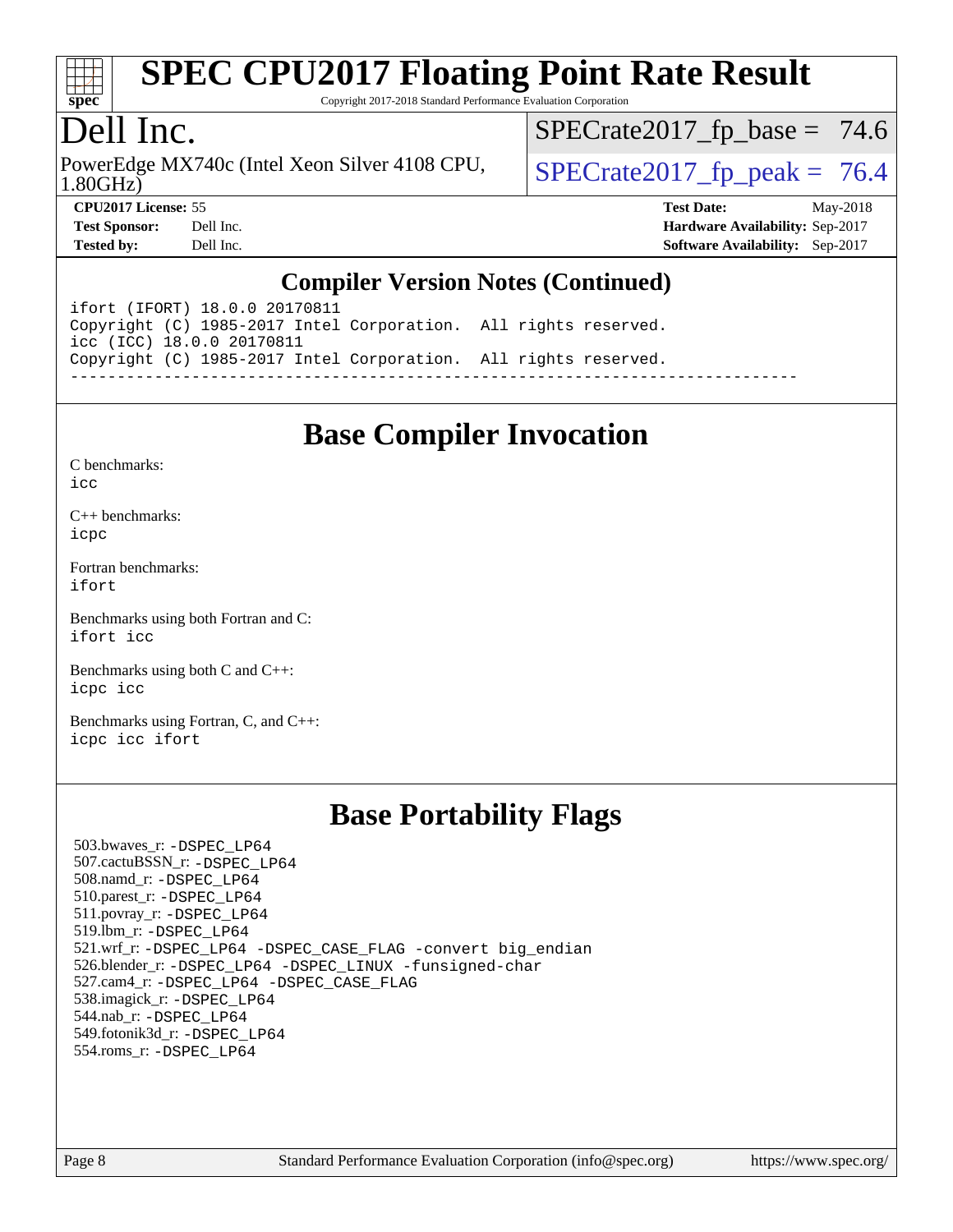

Copyright 2017-2018 Standard Performance Evaluation Corporation

### Dell Inc.

1.80GHz) PowerEdge MX740c (Intel Xeon Silver 4108 CPU,  $\big|$  SPECrate 2017 fp peak = 76.4

 $SPECTate2017_fp\_base = 74.6$ 

**[CPU2017 License:](http://www.spec.org/auto/cpu2017/Docs/result-fields.html#CPU2017License)** 55 **[Test Date:](http://www.spec.org/auto/cpu2017/Docs/result-fields.html#TestDate)** May-2018 **[Test Sponsor:](http://www.spec.org/auto/cpu2017/Docs/result-fields.html#TestSponsor)** Dell Inc. **[Hardware Availability:](http://www.spec.org/auto/cpu2017/Docs/result-fields.html#HardwareAvailability)** Sep-2017 **[Tested by:](http://www.spec.org/auto/cpu2017/Docs/result-fields.html#Testedby)** Dell Inc. **[Software Availability:](http://www.spec.org/auto/cpu2017/Docs/result-fields.html#SoftwareAvailability)** Sep-2017

## **[Base Optimization Flags](http://www.spec.org/auto/cpu2017/Docs/result-fields.html#BaseOptimizationFlags)**

[C benchmarks:](http://www.spec.org/auto/cpu2017/Docs/result-fields.html#Cbenchmarks)

[-xCORE-AVX2](http://www.spec.org/cpu2017/results/res2018q3/cpu2017-20180820-08543.flags.html#user_CCbase_f-xCORE-AVX2) [-ipo](http://www.spec.org/cpu2017/results/res2018q3/cpu2017-20180820-08543.flags.html#user_CCbase_f-ipo) [-O3](http://www.spec.org/cpu2017/results/res2018q3/cpu2017-20180820-08543.flags.html#user_CCbase_f-O3) [-no-prec-div](http://www.spec.org/cpu2017/results/res2018q3/cpu2017-20180820-08543.flags.html#user_CCbase_f-no-prec-div) [-qopt-prefetch](http://www.spec.org/cpu2017/results/res2018q3/cpu2017-20180820-08543.flags.html#user_CCbase_f-qopt-prefetch) [-ffinite-math-only](http://www.spec.org/cpu2017/results/res2018q3/cpu2017-20180820-08543.flags.html#user_CCbase_f_finite_math_only_cb91587bd2077682c4b38af759c288ed7c732db004271a9512da14a4f8007909a5f1427ecbf1a0fb78ff2a814402c6114ac565ca162485bbcae155b5e4258871) [-qopt-mem-layout-trans=3](http://www.spec.org/cpu2017/results/res2018q3/cpu2017-20180820-08543.flags.html#user_CCbase_f-qopt-mem-layout-trans_de80db37974c74b1f0e20d883f0b675c88c3b01e9d123adea9b28688d64333345fb62bc4a798493513fdb68f60282f9a726aa07f478b2f7113531aecce732043) [C++ benchmarks](http://www.spec.org/auto/cpu2017/Docs/result-fields.html#CXXbenchmarks): [-xCORE-AVX2](http://www.spec.org/cpu2017/results/res2018q3/cpu2017-20180820-08543.flags.html#user_CXXbase_f-xCORE-AVX2) [-ipo](http://www.spec.org/cpu2017/results/res2018q3/cpu2017-20180820-08543.flags.html#user_CXXbase_f-ipo) [-O3](http://www.spec.org/cpu2017/results/res2018q3/cpu2017-20180820-08543.flags.html#user_CXXbase_f-O3) [-no-prec-div](http://www.spec.org/cpu2017/results/res2018q3/cpu2017-20180820-08543.flags.html#user_CXXbase_f-no-prec-div) [-qopt-prefetch](http://www.spec.org/cpu2017/results/res2018q3/cpu2017-20180820-08543.flags.html#user_CXXbase_f-qopt-prefetch) [-ffinite-math-only](http://www.spec.org/cpu2017/results/res2018q3/cpu2017-20180820-08543.flags.html#user_CXXbase_f_finite_math_only_cb91587bd2077682c4b38af759c288ed7c732db004271a9512da14a4f8007909a5f1427ecbf1a0fb78ff2a814402c6114ac565ca162485bbcae155b5e4258871) [-qopt-mem-layout-trans=3](http://www.spec.org/cpu2017/results/res2018q3/cpu2017-20180820-08543.flags.html#user_CXXbase_f-qopt-mem-layout-trans_de80db37974c74b1f0e20d883f0b675c88c3b01e9d123adea9b28688d64333345fb62bc4a798493513fdb68f60282f9a726aa07f478b2f7113531aecce732043) [Fortran benchmarks:](http://www.spec.org/auto/cpu2017/Docs/result-fields.html#Fortranbenchmarks) [-xCORE-AVX2](http://www.spec.org/cpu2017/results/res2018q3/cpu2017-20180820-08543.flags.html#user_FCbase_f-xCORE-AVX2) [-ipo](http://www.spec.org/cpu2017/results/res2018q3/cpu2017-20180820-08543.flags.html#user_FCbase_f-ipo) [-O3](http://www.spec.org/cpu2017/results/res2018q3/cpu2017-20180820-08543.flags.html#user_FCbase_f-O3) [-no-prec-div](http://www.spec.org/cpu2017/results/res2018q3/cpu2017-20180820-08543.flags.html#user_FCbase_f-no-prec-div) [-qopt-prefetch](http://www.spec.org/cpu2017/results/res2018q3/cpu2017-20180820-08543.flags.html#user_FCbase_f-qopt-prefetch) [-ffinite-math-only](http://www.spec.org/cpu2017/results/res2018q3/cpu2017-20180820-08543.flags.html#user_FCbase_f_finite_math_only_cb91587bd2077682c4b38af759c288ed7c732db004271a9512da14a4f8007909a5f1427ecbf1a0fb78ff2a814402c6114ac565ca162485bbcae155b5e4258871) [-qopt-mem-layout-trans=3](http://www.spec.org/cpu2017/results/res2018q3/cpu2017-20180820-08543.flags.html#user_FCbase_f-qopt-mem-layout-trans_de80db37974c74b1f0e20d883f0b675c88c3b01e9d123adea9b28688d64333345fb62bc4a798493513fdb68f60282f9a726aa07f478b2f7113531aecce732043) [-nostandard-realloc-lhs](http://www.spec.org/cpu2017/results/res2018q3/cpu2017-20180820-08543.flags.html#user_FCbase_f_2003_std_realloc_82b4557e90729c0f113870c07e44d33d6f5a304b4f63d4c15d2d0f1fab99f5daaed73bdb9275d9ae411527f28b936061aa8b9c8f2d63842963b95c9dd6426b8a) [-align array32byte](http://www.spec.org/cpu2017/results/res2018q3/cpu2017-20180820-08543.flags.html#user_FCbase_align_array32byte_b982fe038af199962ba9a80c053b8342c548c85b40b8e86eb3cc33dee0d7986a4af373ac2d51c3f7cf710a18d62fdce2948f201cd044323541f22fc0fffc51b6) [Benchmarks using both Fortran and C:](http://www.spec.org/auto/cpu2017/Docs/result-fields.html#BenchmarksusingbothFortranandC) [-xCORE-AVX2](http://www.spec.org/cpu2017/results/res2018q3/cpu2017-20180820-08543.flags.html#user_CC_FCbase_f-xCORE-AVX2) [-ipo](http://www.spec.org/cpu2017/results/res2018q3/cpu2017-20180820-08543.flags.html#user_CC_FCbase_f-ipo) [-O3](http://www.spec.org/cpu2017/results/res2018q3/cpu2017-20180820-08543.flags.html#user_CC_FCbase_f-O3) [-no-prec-div](http://www.spec.org/cpu2017/results/res2018q3/cpu2017-20180820-08543.flags.html#user_CC_FCbase_f-no-prec-div) [-qopt-prefetch](http://www.spec.org/cpu2017/results/res2018q3/cpu2017-20180820-08543.flags.html#user_CC_FCbase_f-qopt-prefetch) [-ffinite-math-only](http://www.spec.org/cpu2017/results/res2018q3/cpu2017-20180820-08543.flags.html#user_CC_FCbase_f_finite_math_only_cb91587bd2077682c4b38af759c288ed7c732db004271a9512da14a4f8007909a5f1427ecbf1a0fb78ff2a814402c6114ac565ca162485bbcae155b5e4258871) [-qopt-mem-layout-trans=3](http://www.spec.org/cpu2017/results/res2018q3/cpu2017-20180820-08543.flags.html#user_CC_FCbase_f-qopt-mem-layout-trans_de80db37974c74b1f0e20d883f0b675c88c3b01e9d123adea9b28688d64333345fb62bc4a798493513fdb68f60282f9a726aa07f478b2f7113531aecce732043) [-nostandard-realloc-lhs](http://www.spec.org/cpu2017/results/res2018q3/cpu2017-20180820-08543.flags.html#user_CC_FCbase_f_2003_std_realloc_82b4557e90729c0f113870c07e44d33d6f5a304b4f63d4c15d2d0f1fab99f5daaed73bdb9275d9ae411527f28b936061aa8b9c8f2d63842963b95c9dd6426b8a) [-align array32byte](http://www.spec.org/cpu2017/results/res2018q3/cpu2017-20180820-08543.flags.html#user_CC_FCbase_align_array32byte_b982fe038af199962ba9a80c053b8342c548c85b40b8e86eb3cc33dee0d7986a4af373ac2d51c3f7cf710a18d62fdce2948f201cd044323541f22fc0fffc51b6) [Benchmarks using both C and C++](http://www.spec.org/auto/cpu2017/Docs/result-fields.html#BenchmarksusingbothCandCXX): [-xCORE-AVX2](http://www.spec.org/cpu2017/results/res2018q3/cpu2017-20180820-08543.flags.html#user_CC_CXXbase_f-xCORE-AVX2) [-ipo](http://www.spec.org/cpu2017/results/res2018q3/cpu2017-20180820-08543.flags.html#user_CC_CXXbase_f-ipo) [-O3](http://www.spec.org/cpu2017/results/res2018q3/cpu2017-20180820-08543.flags.html#user_CC_CXXbase_f-O3) [-no-prec-div](http://www.spec.org/cpu2017/results/res2018q3/cpu2017-20180820-08543.flags.html#user_CC_CXXbase_f-no-prec-div) [-qopt-prefetch](http://www.spec.org/cpu2017/results/res2018q3/cpu2017-20180820-08543.flags.html#user_CC_CXXbase_f-qopt-prefetch) [-ffinite-math-only](http://www.spec.org/cpu2017/results/res2018q3/cpu2017-20180820-08543.flags.html#user_CC_CXXbase_f_finite_math_only_cb91587bd2077682c4b38af759c288ed7c732db004271a9512da14a4f8007909a5f1427ecbf1a0fb78ff2a814402c6114ac565ca162485bbcae155b5e4258871) [-qopt-mem-layout-trans=3](http://www.spec.org/cpu2017/results/res2018q3/cpu2017-20180820-08543.flags.html#user_CC_CXXbase_f-qopt-mem-layout-trans_de80db37974c74b1f0e20d883f0b675c88c3b01e9d123adea9b28688d64333345fb62bc4a798493513fdb68f60282f9a726aa07f478b2f7113531aecce732043) [Benchmarks using Fortran, C, and C++](http://www.spec.org/auto/cpu2017/Docs/result-fields.html#BenchmarksusingFortranCandCXX): [-xCORE-AVX2](http://www.spec.org/cpu2017/results/res2018q3/cpu2017-20180820-08543.flags.html#user_CC_CXX_FCbase_f-xCORE-AVX2) [-ipo](http://www.spec.org/cpu2017/results/res2018q3/cpu2017-20180820-08543.flags.html#user_CC_CXX_FCbase_f-ipo) [-O3](http://www.spec.org/cpu2017/results/res2018q3/cpu2017-20180820-08543.flags.html#user_CC_CXX_FCbase_f-O3) [-no-prec-div](http://www.spec.org/cpu2017/results/res2018q3/cpu2017-20180820-08543.flags.html#user_CC_CXX_FCbase_f-no-prec-div) [-qopt-prefetch](http://www.spec.org/cpu2017/results/res2018q3/cpu2017-20180820-08543.flags.html#user_CC_CXX_FCbase_f-qopt-prefetch) [-ffinite-math-only](http://www.spec.org/cpu2017/results/res2018q3/cpu2017-20180820-08543.flags.html#user_CC_CXX_FCbase_f_finite_math_only_cb91587bd2077682c4b38af759c288ed7c732db004271a9512da14a4f8007909a5f1427ecbf1a0fb78ff2a814402c6114ac565ca162485bbcae155b5e4258871) [-qopt-mem-layout-trans=3](http://www.spec.org/cpu2017/results/res2018q3/cpu2017-20180820-08543.flags.html#user_CC_CXX_FCbase_f-qopt-mem-layout-trans_de80db37974c74b1f0e20d883f0b675c88c3b01e9d123adea9b28688d64333345fb62bc4a798493513fdb68f60282f9a726aa07f478b2f7113531aecce732043) [-nostandard-realloc-lhs](http://www.spec.org/cpu2017/results/res2018q3/cpu2017-20180820-08543.flags.html#user_CC_CXX_FCbase_f_2003_std_realloc_82b4557e90729c0f113870c07e44d33d6f5a304b4f63d4c15d2d0f1fab99f5daaed73bdb9275d9ae411527f28b936061aa8b9c8f2d63842963b95c9dd6426b8a) [-align array32byte](http://www.spec.org/cpu2017/results/res2018q3/cpu2017-20180820-08543.flags.html#user_CC_CXX_FCbase_align_array32byte_b982fe038af199962ba9a80c053b8342c548c85b40b8e86eb3cc33dee0d7986a4af373ac2d51c3f7cf710a18d62fdce2948f201cd044323541f22fc0fffc51b6)

## **[Base Other Flags](http://www.spec.org/auto/cpu2017/Docs/result-fields.html#BaseOtherFlags)**

[C benchmarks](http://www.spec.org/auto/cpu2017/Docs/result-fields.html#Cbenchmarks):  $-m64 - std = c11$  $-m64 - std = c11$ [C++ benchmarks:](http://www.spec.org/auto/cpu2017/Docs/result-fields.html#CXXbenchmarks) [-m64](http://www.spec.org/cpu2017/results/res2018q3/cpu2017-20180820-08543.flags.html#user_CXXbase_intel_intel64_18.0_af43caccfc8ded86e7699f2159af6efc7655f51387b94da716254467f3c01020a5059329e2569e4053f409e7c9202a7efc638f7a6d1ffb3f52dea4a3e31d82ab) [Fortran benchmarks](http://www.spec.org/auto/cpu2017/Docs/result-fields.html#Fortranbenchmarks): [-m64](http://www.spec.org/cpu2017/results/res2018q3/cpu2017-20180820-08543.flags.html#user_FCbase_intel_intel64_18.0_af43caccfc8ded86e7699f2159af6efc7655f51387b94da716254467f3c01020a5059329e2569e4053f409e7c9202a7efc638f7a6d1ffb3f52dea4a3e31d82ab) [Benchmarks using both Fortran and C](http://www.spec.org/auto/cpu2017/Docs/result-fields.html#BenchmarksusingbothFortranandC):  $-m64$   $-std=cl1$ [Benchmarks using both C and C++](http://www.spec.org/auto/cpu2017/Docs/result-fields.html#BenchmarksusingbothCandCXX):  $-m64 - std= c11$  $-m64 - std= c11$ [Benchmarks using Fortran, C, and C++:](http://www.spec.org/auto/cpu2017/Docs/result-fields.html#BenchmarksusingFortranCandCXX)  $-m64 - std = c11$  $-m64 - std = c11$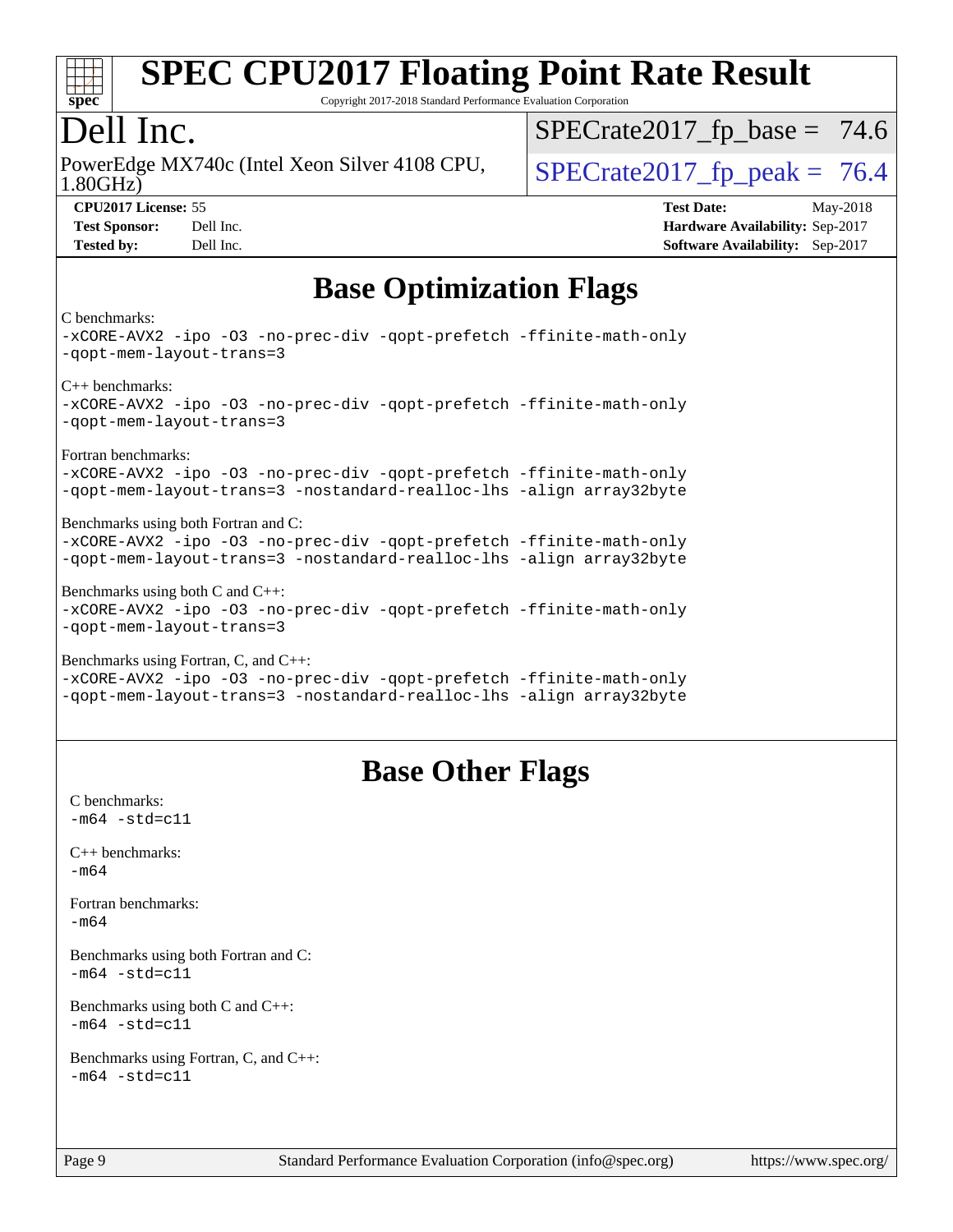

Copyright 2017-2018 Standard Performance Evaluation Corporation

## Dell Inc.

1.80GHz) PowerEdge MX740c (Intel Xeon Silver 4108 CPU,  $\big|$  SPECrate 2017 fp peak = 76.4

 $SPECTate2017_fp\_base = 74.6$ 

**[CPU2017 License:](http://www.spec.org/auto/cpu2017/Docs/result-fields.html#CPU2017License)** 55 **[Test Date:](http://www.spec.org/auto/cpu2017/Docs/result-fields.html#TestDate)** May-2018 **[Test Sponsor:](http://www.spec.org/auto/cpu2017/Docs/result-fields.html#TestSponsor)** Dell Inc. **[Hardware Availability:](http://www.spec.org/auto/cpu2017/Docs/result-fields.html#HardwareAvailability)** Sep-2017 **[Tested by:](http://www.spec.org/auto/cpu2017/Docs/result-fields.html#Testedby)** Dell Inc. **[Software Availability:](http://www.spec.org/auto/cpu2017/Docs/result-fields.html#SoftwareAvailability)** Sep-2017

## **[Peak Compiler Invocation](http://www.spec.org/auto/cpu2017/Docs/result-fields.html#PeakCompilerInvocation)**

[C benchmarks](http://www.spec.org/auto/cpu2017/Docs/result-fields.html#Cbenchmarks):

[icc](http://www.spec.org/cpu2017/results/res2018q3/cpu2017-20180820-08543.flags.html#user_CCpeak_intel_icc_18.0_66fc1ee009f7361af1fbd72ca7dcefbb700085f36577c54f309893dd4ec40d12360134090235512931783d35fd58c0460139e722d5067c5574d8eaf2b3e37e92)

[C++ benchmarks:](http://www.spec.org/auto/cpu2017/Docs/result-fields.html#CXXbenchmarks) [icpc](http://www.spec.org/cpu2017/results/res2018q3/cpu2017-20180820-08543.flags.html#user_CXXpeak_intel_icpc_18.0_c510b6838c7f56d33e37e94d029a35b4a7bccf4766a728ee175e80a419847e808290a9b78be685c44ab727ea267ec2f070ec5dc83b407c0218cded6866a35d07)

[Fortran benchmarks](http://www.spec.org/auto/cpu2017/Docs/result-fields.html#Fortranbenchmarks): [ifort](http://www.spec.org/cpu2017/results/res2018q3/cpu2017-20180820-08543.flags.html#user_FCpeak_intel_ifort_18.0_8111460550e3ca792625aed983ce982f94888b8b503583aa7ba2b8303487b4d8a21a13e7191a45c5fd58ff318f48f9492884d4413fa793fd88dd292cad7027ca)

[Benchmarks using both Fortran and C](http://www.spec.org/auto/cpu2017/Docs/result-fields.html#BenchmarksusingbothFortranandC): [ifort](http://www.spec.org/cpu2017/results/res2018q3/cpu2017-20180820-08543.flags.html#user_CC_FCpeak_intel_ifort_18.0_8111460550e3ca792625aed983ce982f94888b8b503583aa7ba2b8303487b4d8a21a13e7191a45c5fd58ff318f48f9492884d4413fa793fd88dd292cad7027ca) [icc](http://www.spec.org/cpu2017/results/res2018q3/cpu2017-20180820-08543.flags.html#user_CC_FCpeak_intel_icc_18.0_66fc1ee009f7361af1fbd72ca7dcefbb700085f36577c54f309893dd4ec40d12360134090235512931783d35fd58c0460139e722d5067c5574d8eaf2b3e37e92)

[Benchmarks using both C and C++:](http://www.spec.org/auto/cpu2017/Docs/result-fields.html#BenchmarksusingbothCandCXX) [icpc](http://www.spec.org/cpu2017/results/res2018q3/cpu2017-20180820-08543.flags.html#user_CC_CXXpeak_intel_icpc_18.0_c510b6838c7f56d33e37e94d029a35b4a7bccf4766a728ee175e80a419847e808290a9b78be685c44ab727ea267ec2f070ec5dc83b407c0218cded6866a35d07) [icc](http://www.spec.org/cpu2017/results/res2018q3/cpu2017-20180820-08543.flags.html#user_CC_CXXpeak_intel_icc_18.0_66fc1ee009f7361af1fbd72ca7dcefbb700085f36577c54f309893dd4ec40d12360134090235512931783d35fd58c0460139e722d5067c5574d8eaf2b3e37e92)

[Benchmarks using Fortran, C, and C++](http://www.spec.org/auto/cpu2017/Docs/result-fields.html#BenchmarksusingFortranCandCXX): [icpc](http://www.spec.org/cpu2017/results/res2018q3/cpu2017-20180820-08543.flags.html#user_CC_CXX_FCpeak_intel_icpc_18.0_c510b6838c7f56d33e37e94d029a35b4a7bccf4766a728ee175e80a419847e808290a9b78be685c44ab727ea267ec2f070ec5dc83b407c0218cded6866a35d07) [icc](http://www.spec.org/cpu2017/results/res2018q3/cpu2017-20180820-08543.flags.html#user_CC_CXX_FCpeak_intel_icc_18.0_66fc1ee009f7361af1fbd72ca7dcefbb700085f36577c54f309893dd4ec40d12360134090235512931783d35fd58c0460139e722d5067c5574d8eaf2b3e37e92) [ifort](http://www.spec.org/cpu2017/results/res2018q3/cpu2017-20180820-08543.flags.html#user_CC_CXX_FCpeak_intel_ifort_18.0_8111460550e3ca792625aed983ce982f94888b8b503583aa7ba2b8303487b4d8a21a13e7191a45c5fd58ff318f48f9492884d4413fa793fd88dd292cad7027ca)

## **[Peak Portability Flags](http://www.spec.org/auto/cpu2017/Docs/result-fields.html#PeakPortabilityFlags)**

Same as Base Portability Flags

## **[Peak Optimization Flags](http://www.spec.org/auto/cpu2017/Docs/result-fields.html#PeakOptimizationFlags)**

[C benchmarks](http://www.spec.org/auto/cpu2017/Docs/result-fields.html#Cbenchmarks):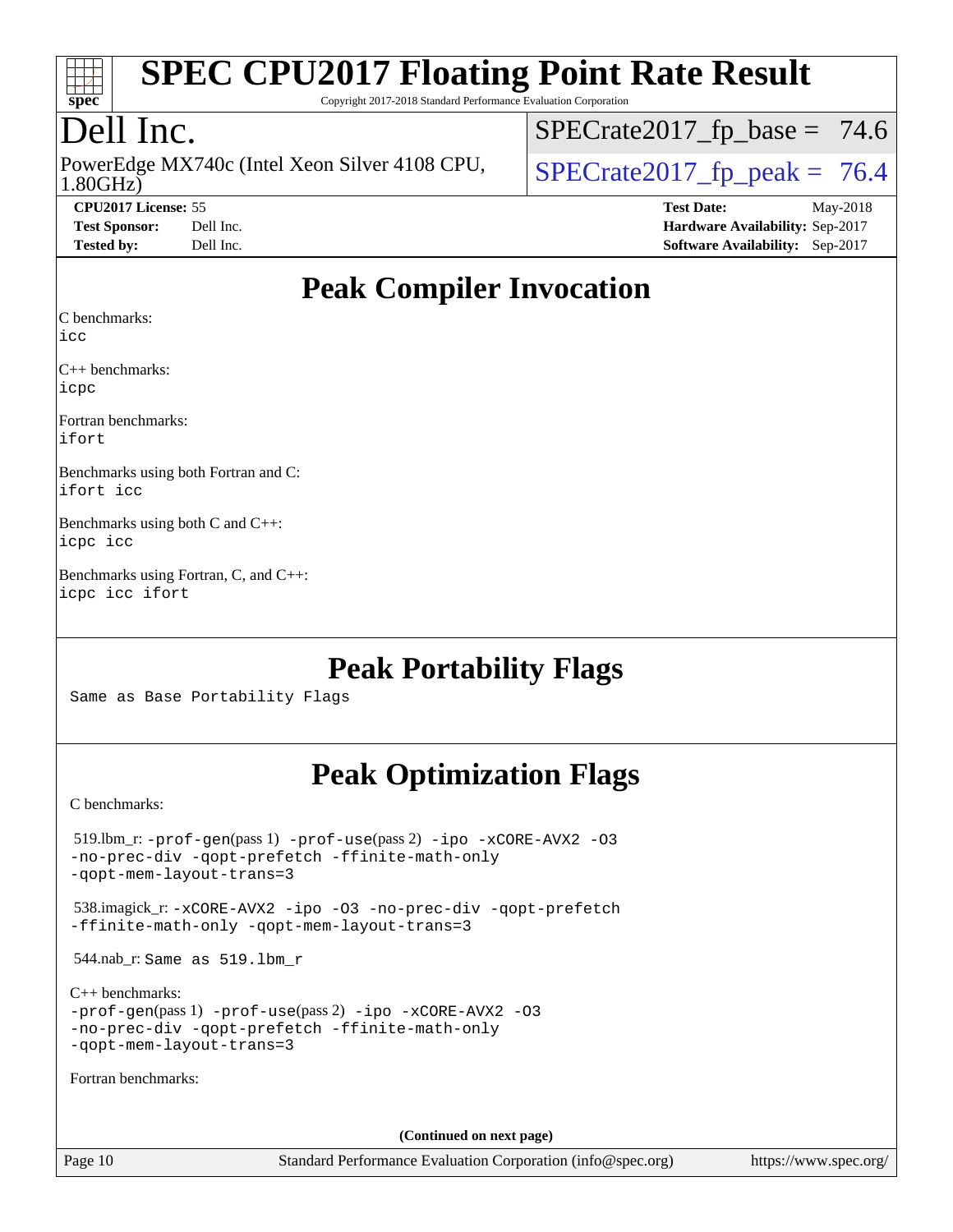

Copyright 2017-2018 Standard Performance Evaluation Corporation

### Dell Inc.

1.80GHz) PowerEdge MX740c (Intel Xeon Silver 4108 CPU,  $\big|$  SPECrate 2017 fp peak = 76.4

 $SPECTate2017_fp\_base = 74.6$ 

**[CPU2017 License:](http://www.spec.org/auto/cpu2017/Docs/result-fields.html#CPU2017License)** 55 **[Test Date:](http://www.spec.org/auto/cpu2017/Docs/result-fields.html#TestDate)** May-2018 **[Test Sponsor:](http://www.spec.org/auto/cpu2017/Docs/result-fields.html#TestSponsor)** Dell Inc. **[Hardware Availability:](http://www.spec.org/auto/cpu2017/Docs/result-fields.html#HardwareAvailability)** Sep-2017 **[Tested by:](http://www.spec.org/auto/cpu2017/Docs/result-fields.html#Testedby)** Dell Inc. **[Software Availability:](http://www.spec.org/auto/cpu2017/Docs/result-fields.html#SoftwareAvailability)** Sep-2017

## **[Peak Optimization Flags \(Continued\)](http://www.spec.org/auto/cpu2017/Docs/result-fields.html#PeakOptimizationFlags)**

```
Page 11 Standard Performance Evaluation Corporation (info@spec.org) https://www.spec.org/
  503.bwaves_r: -xCORE-AVX2 -ipo -O3 -no-prec-div -qopt-prefetch
-ffinite-math-only -qopt-mem-layout-trans=3
-nostandard-realloc-lhs -align array32byte
  549.fotonik3d_r: Same as 503.bwaves_r
  554.roms_r: -prof-gen(pass 1) -prof-use(pass 2) -ipo -xCORE-AVX2 -O3
-no-prec-div -qopt-prefetch -ffinite-math-only
-qopt-mem-layout-trans=3 -nostandard-realloc-lhs
-align array32byte
Benchmarks using both Fortran and C: 
-prof-gen(pass 1) -prof-use(pass 2) -ipo -xCORE-AVX2 -O3
-no-prec-div -qopt-prefetch -ffinite-math-only
-qopt-mem-layout-trans=3 -nostandard-realloc-lhs -align array32byte
Benchmarks using both C and C++: 
-prof-gen(pass 1) -prof-use(pass 2) -ipo -xCORE-AVX2 -O3
-no-prec-div -qopt-prefetch -ffinite-math-only
-qopt-mem-layout-trans=3
Benchmarks using Fortran, C, and C++: 
-prof-gen(pass 1) -prof-use(pass 2) -ipo -xCORE-AVX2 -O3
-no-prec-div -qopt-prefetch -ffinite-math-only
-qopt-mem-layout-trans=3 -nostandard-realloc-lhs -align array32byte
                                   Peak Other Flags
C benchmarks: 
-m64 - std= c11C++ benchmarks: 
-m64Fortran benchmarks: 
-m64
Benchmarks using both Fortran and C: 
-m64 - std= c11Benchmarks using both C and C++: 
-m64 - std= c11(Continued on next page)
```